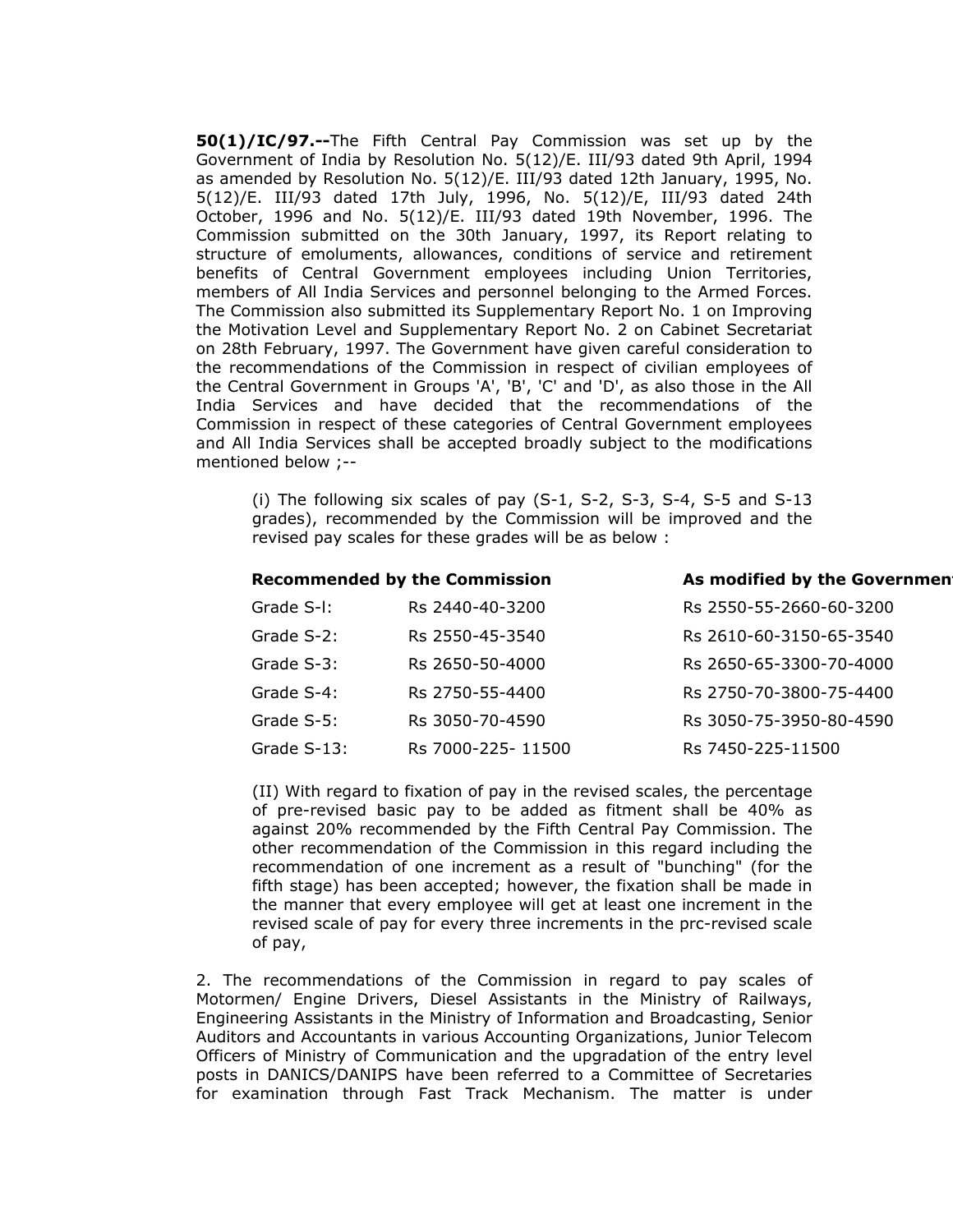consideration of the Committee and separate Orders will be issued in respect of these categories, pending which normal replacement scales will apply.

3. The recommendations of the Commission for revised pay scale S-14 shall not be operative for CSS and also for other Services where the Cadre Controlling Authority does not deem it necessary.

4. The Commission's recommendations and Government decision thereon with regard to revised scales of pay and dearness allowance for civilian employees of the Central

Government and personnel of the All India Services as detailed in the Part A of the Annexure shall be made effective from 1-1-1996.

5. The revised allowances, other than dearness allowance, will be effective from 1st day of August, 1997,

6. The Commission's recommendation regarding payment of arrears has been modified to the extent that the arrears would be paid in cash with the stipulation that where the amount of arrears is less than Rs 5000, it should be paid in one instalment and where it is in excess of Rs 5000, it should be paid in two instalments; in the first instalment payment should be restricted to Rs 5000 plus fifty per cent of the balance amount of arrears,

7. In respect of personnel of Central Police Organisations, in the rank from Constable to Subedar Major, Ministry of Home Affairs will carry out an exercise for rationalisation of ranks so as to achieve parity with Delhi Police, pending which the scales recommended by the Fifth CPC will be applied.

8. Department specific recommendations which arc not included in this Resolution shall be processed by the concerned Department/Ministry and approvals of the Government obtained in consultation with the Ministry of Finance and/or Department of Personnel and Training.

9. The decisions of the Government on the recommendations of the Commission relating to other matters in respect of Civilian employees of the Central Government belonging to Groups 'A', 'B', 'C and 'D' are indicated in Column 3 of Part B of the statement annexed to this Resolution. In regard to the All India Services, appropriate action will be taken by the Cadre Controlling Authorities of these Services to give effect to the decisions on these matters as may be applicable to them.

10. The other recommendations of general nature made by the Commission which are not included in the Annexure are being examined by the Government and decisions thereon will be notified separately.

11. The Government of India wish to place on record their appreciation of the work done by the Commission.

#### **ORDER**

Ordered that the Resolution be published in the Gazette of India, Extraordinary.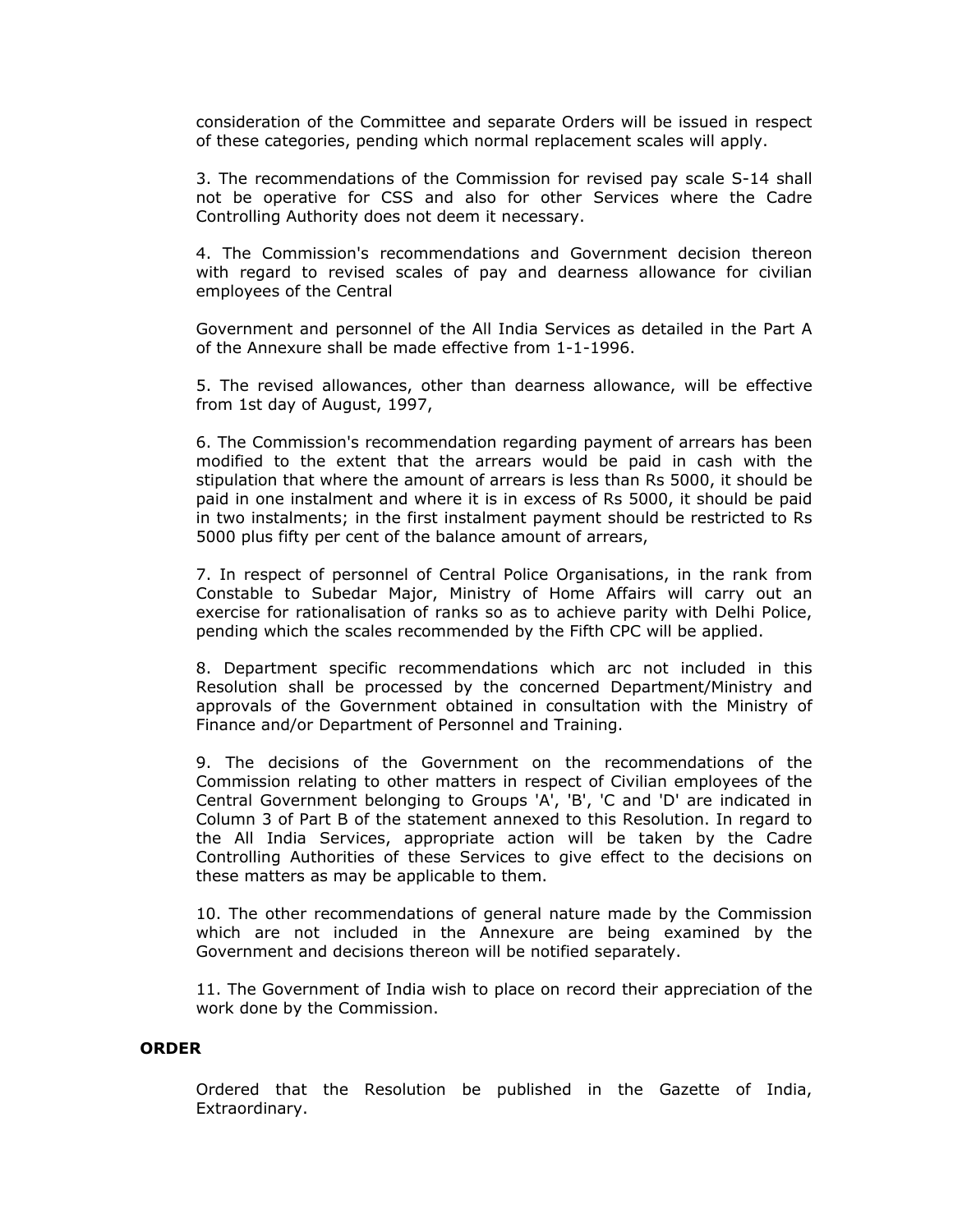Ordered that a copy of the Resolution be communicated to the Ministries/Departments of the Government of India, State Governments, Administrations of Union Territories and all others concerned.

## **ANNEXURE**

### **PART-A**

Statement showing the recommendations of the Fifth Central Pay Commission on pay and Dearness Allowance relating to Civilian employees in Groups 'A', 'B', 'C' and 'D' and personnel of All India Services and Government's decisions thereon. (References to Chapters and paragraphs in the Statement are to the Pay Commission's Report.)

| SI.<br>No.                                                                                                             | Recommendations of the Fifth Pay Commission |                                   |                                                                                 | Decision of the Government         |  |
|------------------------------------------------------------------------------------------------------------------------|---------------------------------------------|-----------------------------------|---------------------------------------------------------------------------------|------------------------------------|--|
| (1)                                                                                                                    |                                             | (2)                               |                                                                                 | (3)                                |  |
| 1.PAY                                                                                                                  |                                             |                                   | subject<br>following<br>Accepted,<br>to<br>modifications : (i) Scales at S-I to |                                    |  |
|                                                                                                                        | I. Revised Scales of Pay                    | S-5 and S-13 shall be modified as |                                                                                 |                                    |  |
| under:<br>(i) The Commission has recommended the following revised<br>scales for Civilian Central Government Employees |                                             |                                   |                                                                                 |                                    |  |
|                                                                                                                        | <b>Existing Scales of Pay</b>               | Grades                            | Revised<br>Pay                                                                  | Scales of S-1 2550-55-2660-60-3200 |  |
|                                                                                                                        |                                             |                                   |                                                                                 | S-2 2610-60-3150-65-3540           |  |
| 1.                                                                                                                     | 750-12-870-14-940                           | $S-1$                             | 2440-40-3200                                                                    | S-3 2650-65-3300-70-4000           |  |
| 2.                                                                                                                     | 775-12-871-14-1025                          | $S-2$                             | 2550-45-3540                                                                    | S-4 2750-70-3800-75-4400           |  |
| 3.                                                                                                                     | 800-15-1010-20-1150                         | $S-3$                             | 2650-50-4000                                                                    | S-5 3050-75-3950-80-4590           |  |
| 4.                                                                                                                     | 825-15-900-20-1200                          | $S-4$                             | 2750-55-4400                                                                    | S-13 7450-225-11500                |  |
| 5.                                                                                                                     | 950-20-1150-25-1400                         | $S-5$                             | 3050-70-4590                                                                    |                                    |  |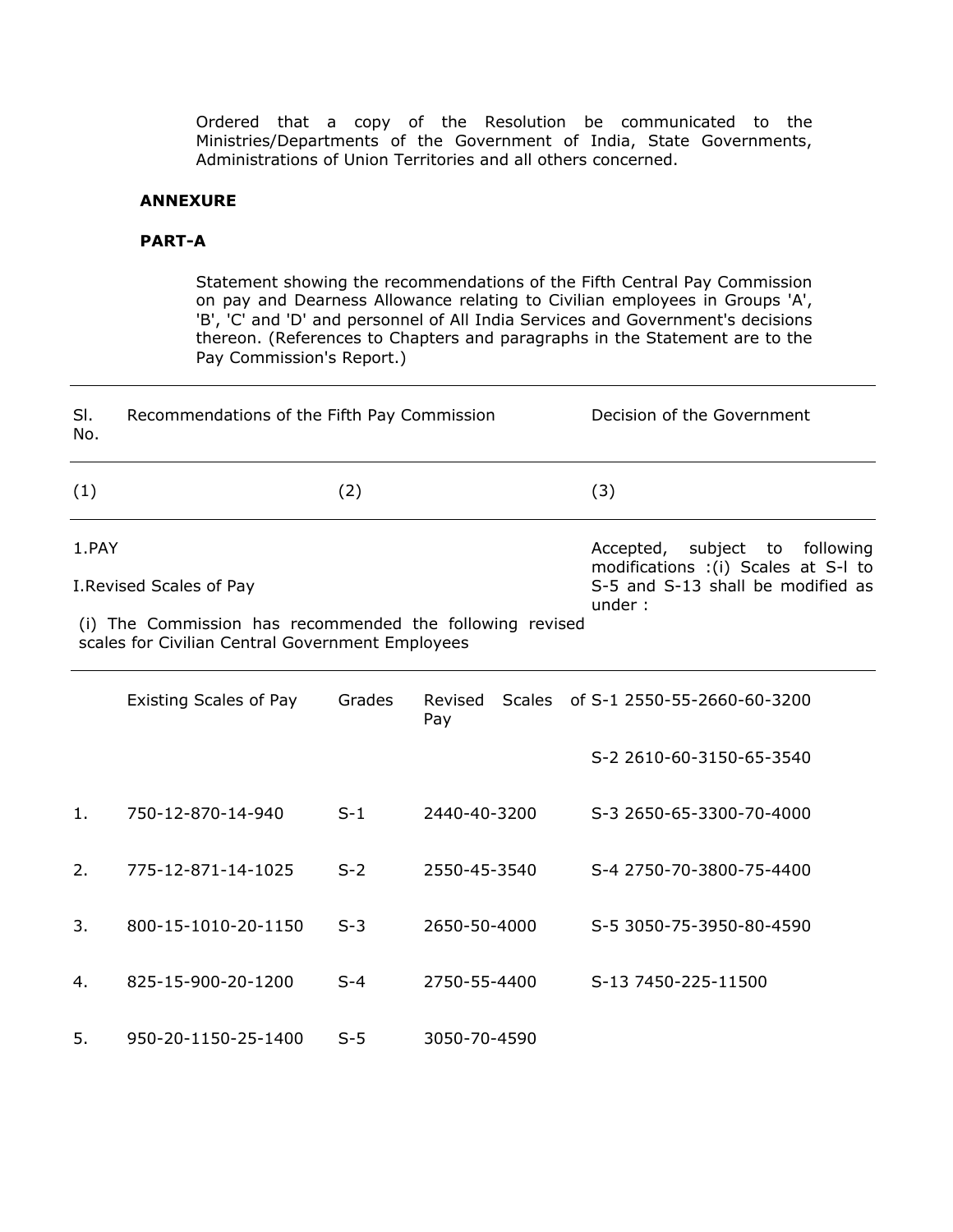950-20-1150-25-1500

1150-25-1500

6. 975-25-1150-30-1540 S-6 3200-85-4900

975-25-1150-30-1660

7. 1200-30-1440-30-1800 S-7 4000-100-6000

1200-30-1560-40-2040

1320-30-1560-40-2040

8. 1350-30-1440-40-1800- S-8 4500-125-7000

50-2200

1400-40-1800-50-2300

9. 1400-40-1600-50-2300- S-9 5000-150-8000

60-2600

1600-50-2300-60-2660

- 10. 1640-60-2600-75-2900 S-10 5500-175-9000
- 11. 2000-60-2120 S-ll 6500-200-6900
- 12. 2000-60-2300-75-3200 S-12 6500-200-10500

2000-60-2300-75-3200-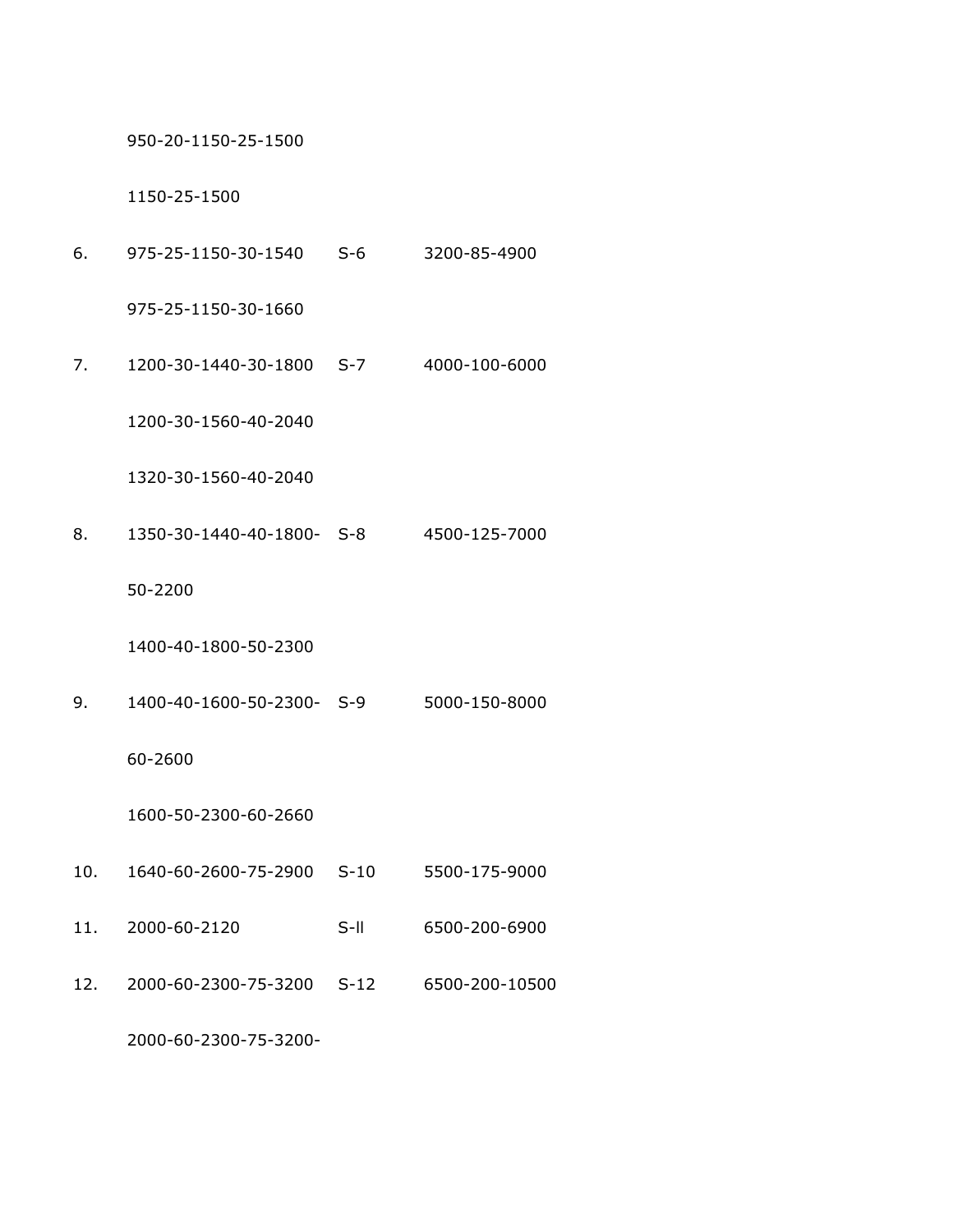3500

| 13. | 2375-75-3200-100-3500 S-13          |                | 7000-225-11500  |
|-----|-------------------------------------|----------------|-----------------|
|     | 2375-75-3200-100-3500-              |                |                 |
|     | 125-3750                            |                |                 |
| 14. | 2500-4000<br>new pre-revised scale) | (proposed S-14 | 7500-250-12000  |
| 15. | 2200-75-2800-100-4000 S-15          |                | 8000-275-13500  |
|     | 2300-100-2800                       |                |                 |
| 16. | 2630/- FIXED                        | $S-16$         | 9000/- FIXED    |
| 17. | 2630-75-2780                        | $S-17$         | 9000-275-9550   |
| 18. | 3150-100-3350                       | $S-18$         | 10325-325-10975 |
| 19. | 3000-125-3625                       | $S-19$         | 10000-325-15200 |
|     | 3000-100-3500-125-<br>4500          |                |                 |
|     | 3000-100-3500-125-<br>5000          |                |                 |
| 20. | 3200-100-3700-125-<br>4700          | $S-20$         | 10650-325-15850 |
| 21. | 3700-150-4450                       | $S-21$         | 12000-375-16500 |
|     | 3700-125-4700-150-<br>5000          |                |                 |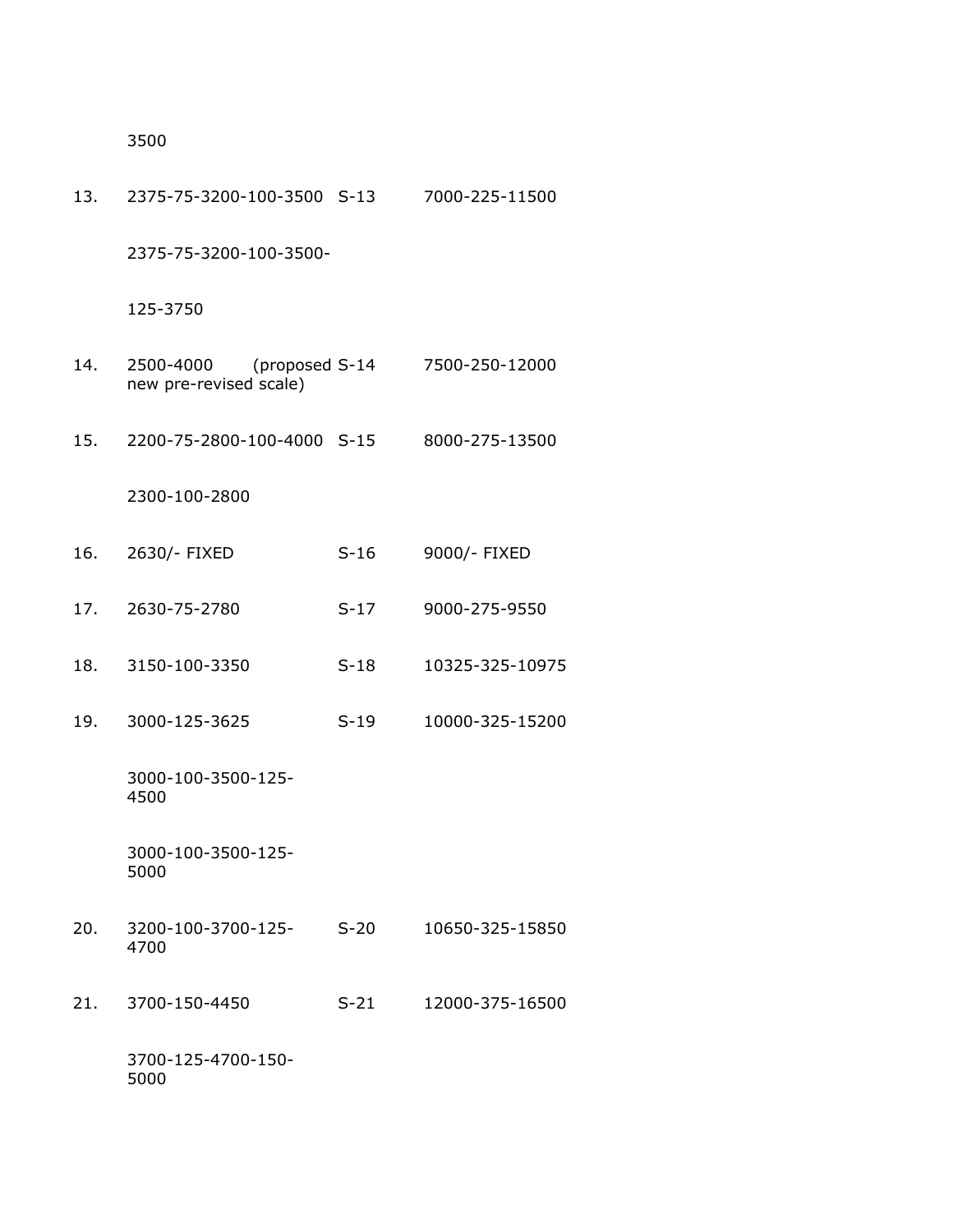- 22. 3950-125-4700-150- 5000 S-22 12750-375-16500
- 23. 3700-125-4950-150- 5700 S-23 12000-375-18000
- 24. 4100-125-4850-150- 5300 S-24 14300-400-18300
	- 4500-150-5700
- 25. 4800-150-5700 S-25 15100-400-18300
- 26. 5100-150-5700 S-26 16400-450-20000

5100-150-6150

 5100-150-5700-200- 6300

- 27. 5100-150-6300-200- 6700 S-27 16400-450-20900
- 28. 4500-150-5700-200- 7300 S-28 14300-450-22400
- 29. 5900-200-6700 S-29 18400-500-22400

5900-200-7300

- 30. 7300-100-7600 S-30 22400-525-24500
- 31. 7300-200-7500-250- 8000 S-31 22400-600-26000
- 32. 7600/- FIXED S-32 24050-650-26000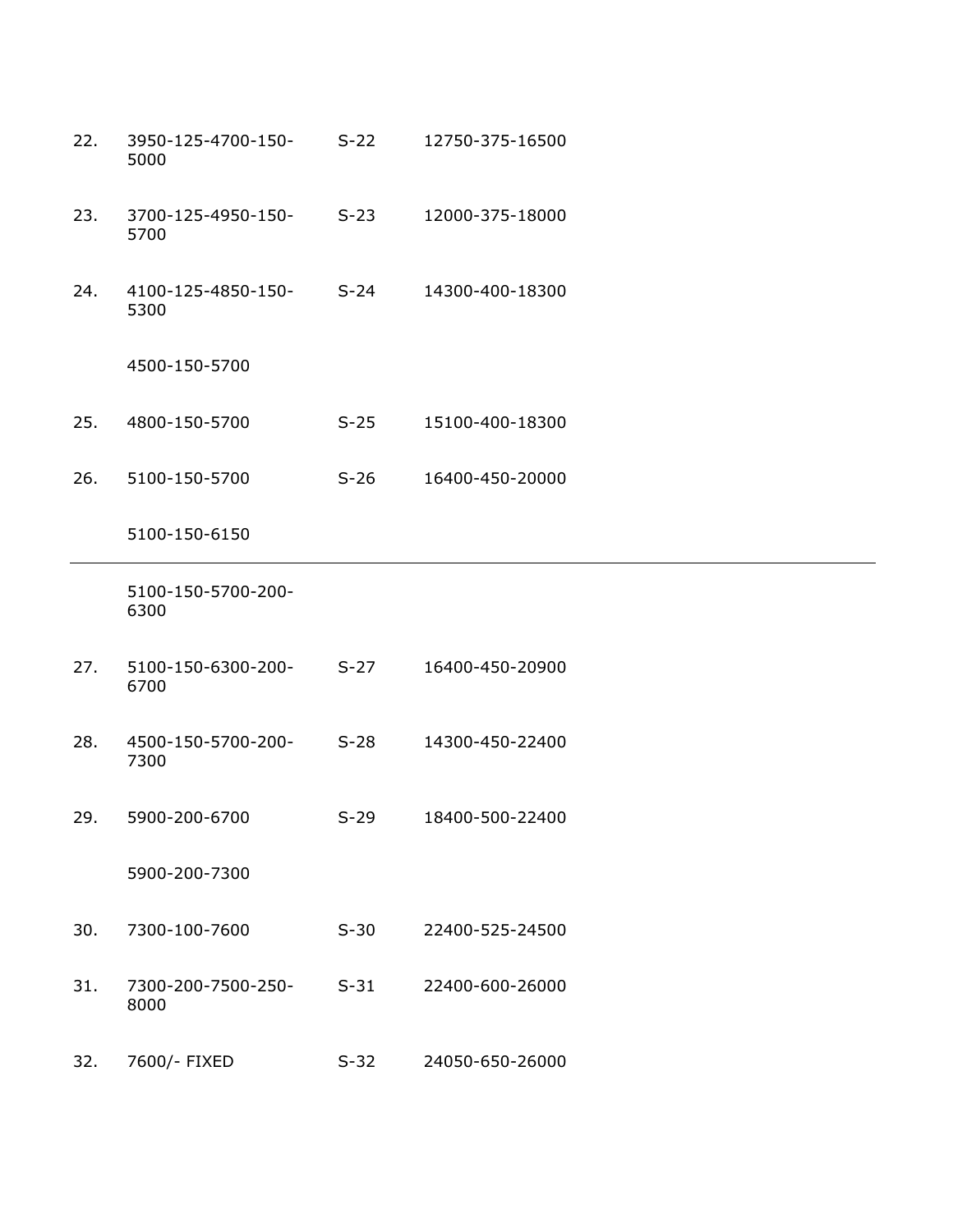7600-100-8000

- 33. 8000/- FIXED S-33 26000/- FIXED
- 34. 9000/- FIXED S-34 30000/- FIXED

(Chapter 43, Annexure43.1)

(II) Pay Scales of All India Services

Recommendations of the Pay Commission. Accepted, Relevant Orders shall be

issued by the respective cadre controlling authorities. However, upgradation of individual posts will be considered separately.

be considered separately.

(III) Pay Scales of Central Group 'A' Services

| Pay scales recommended by the Pay Commission, | Accepted. Relevant Orders shall be   |
|-----------------------------------------------|--------------------------------------|
|                                               | issued by the respective cadre       |
|                                               | controlling authorities. However,    |
|                                               | upgradation of individual posts will |

- (IV) In the event of any Central Government post being left Accepted. out without allotment of revised pay scales in the Report, it should be given the commensurate revised scale of pay as applicable for posts with similar entry qualfications, duties and responsibilities, duly retaining the horizontal and vertical relativities in the organisation. (Chapter 168, Para 168.3)
- (V) Revised pay scales should be given effect from 1-1- Accepted. 1996, at the 12-monthly AICPI average of 1510 (1960=100). (Chapter 170, Para 170.3)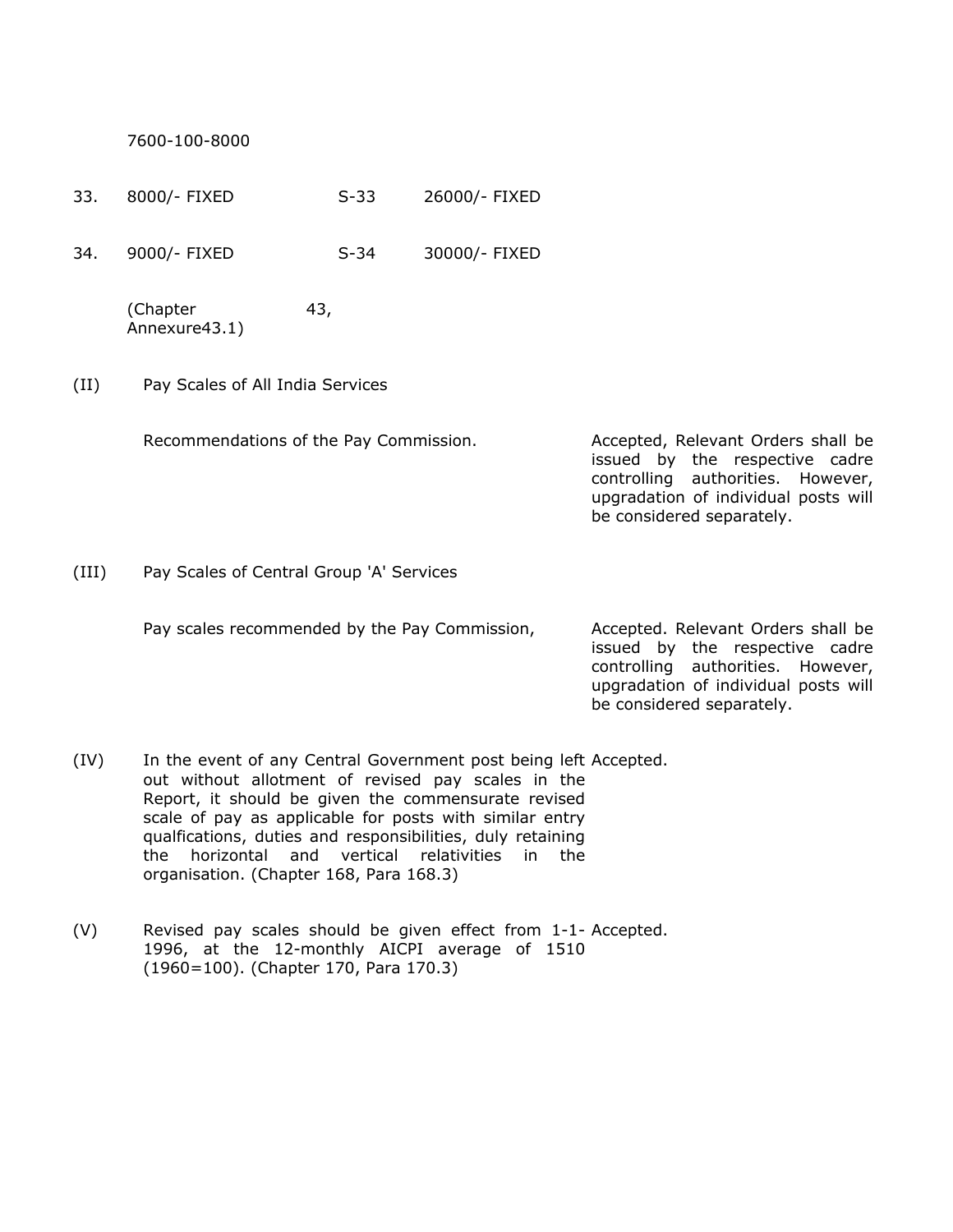(VI) The pay of employees may be fixed in the proposed Accepted with the modification that scales of pay in the manner laid down in Para 169.2 of the percentage of pre-rcvised basic the Report. (Chapter 169) pay to be added as fitment shall be 40% as against 20% and the fixation shall be made in the manner that every employee will get at least one increment in the revised scale of pay for every three increments in the pre-revised scale of pay. Central Civil Services (Revised Pay) Rules, 1997 are

being issued separately.

- 2. COMPENSATION FOR PRICE RISE (Dearness Allowance)
- (i) The inflation neutralisation may be made uniform @ Accepted. 100% at all levels. (Chapter 105, para 105.9)
- (ii) The All India Consumer Price Index for Industrial Accepted. Workers [AICPI (IW)] may continue to be the index that

 may be used for calculating Dearness Allowance for Government Employees. The AICPI (IW) Series with base 1982 may be used henceforth for the purpose of calculating Dearness Allowance as against the existing practice of using AICPI (IW) Series with 1960 as the base. (Chapter 105, Para 105.9)

- (iii) The existing practice of using 12 monthly average of Accepted. AICPI for calculating Dearness Allowance may continue. (Chapter 105, Para 105.10)
- (iv) Dearness Allowance (including Dearness Pay) should be Not accepted. paid net of taxes. (Chapter 105, Para 105.12)
- (v) Dearness Allowance should be given effect from 1-1- Accepted. Note : The instalment of 1996, at the 12-monthly AICPI average of 1510 Dearness Allowance sanctioned (1960=100). (Chapter 170, Para 170.3) from 1-7-1996 onwards will be adjusted against the DA payable under revised formula/arrears on account of revision of pay scales.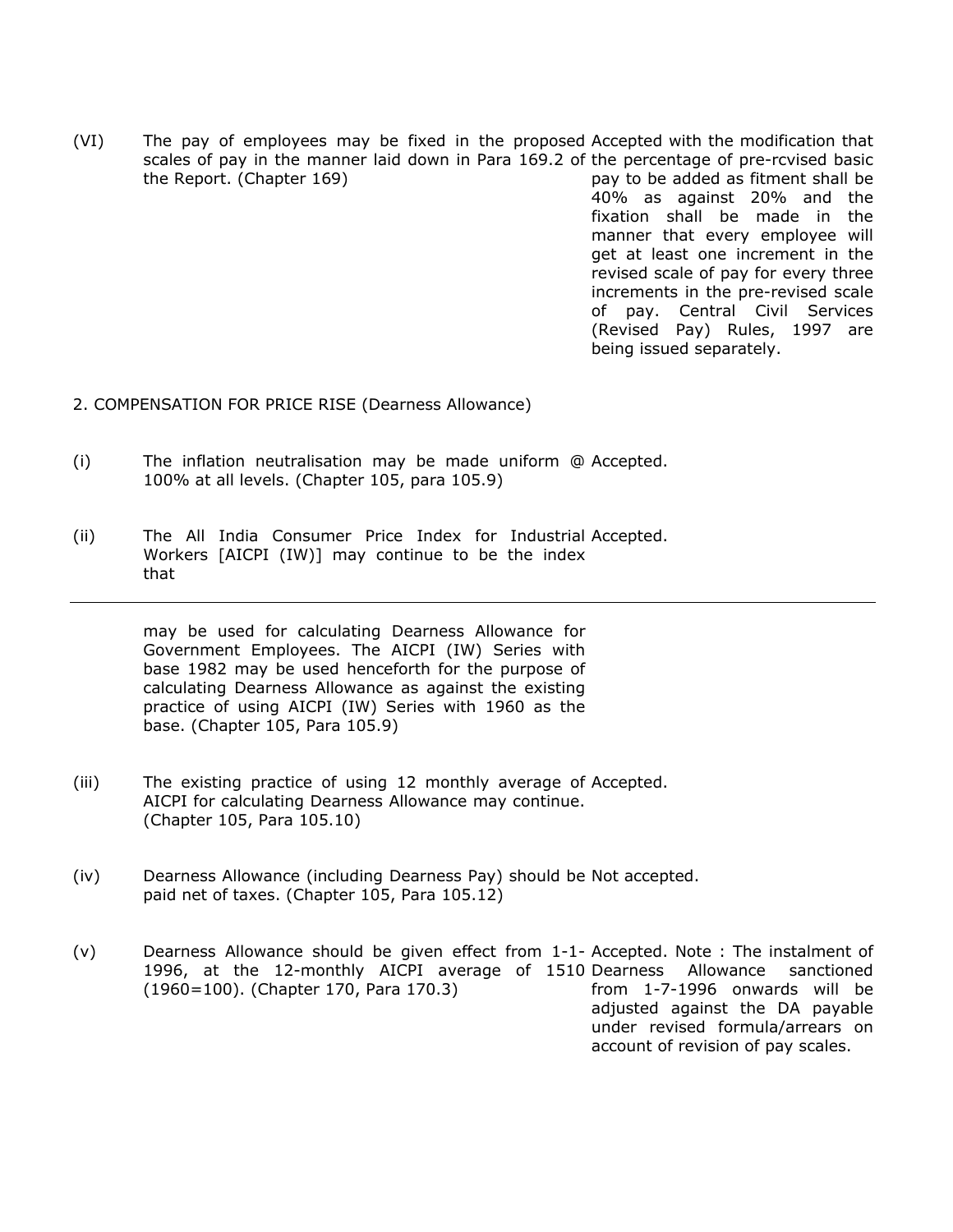3. Non-Practising Allowance (NPA) The slab system of Accepted. granting non-practising allowance to Doctors may be dispensed with and NPA be granted at a uniform rate of 25% of the basic pay subject to the condition that the pay plus NPA does not exceed Rs 29500. (Chapter 52,  $Para<sub>16</sub>$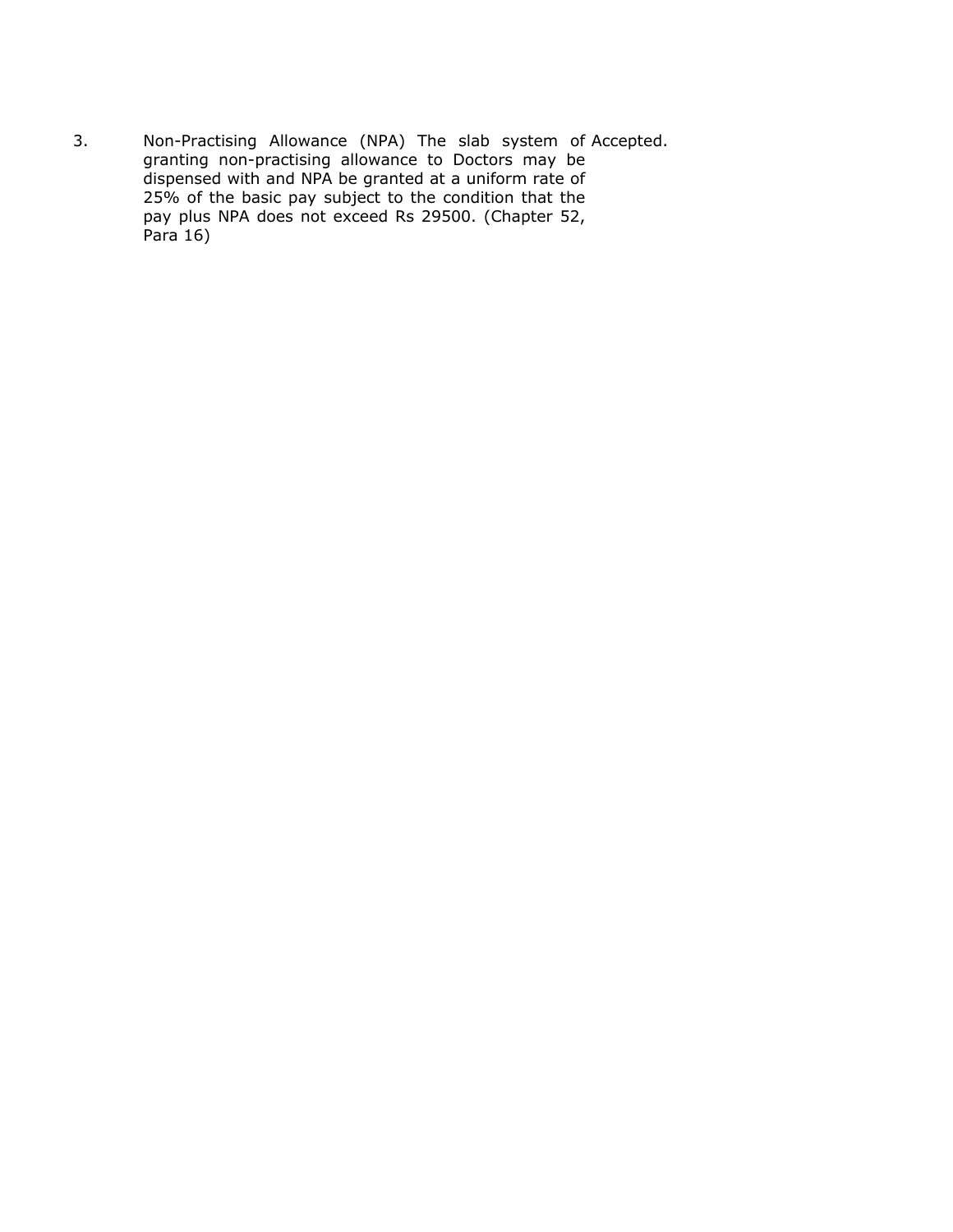| SI.No.<br>Recommendations of the Fifth Pay Commission |  | Decision of the Government |
|-------------------------------------------------------|--|----------------------------|
|-------------------------------------------------------|--|----------------------------|

 $(1)$   $(2)$   $(3)$ 

# 1. CITY COMPENSATORY ALLOWANCE

 (i) CCA may be paid to Government employees in the Accepted. various pay ranges at the fixed rates mentioned below :

| Basic Pay (Rs) (Pre-revised) | $A-1$ | A   | $B-1$ | $B-2$ |
|------------------------------|-------|-----|-------|-------|
| 750-1000                     | 90    | 65  | 45    | 25    |
| 1001-1500                    | 125   | 95  | 65    | 35    |
| 1501-2000                    | 200   | 150 | 100   | 65    |
| 2001 and above               | 300   | 240 | 180   | 120   |

(Chapter 106, Para 106.10)

## 2. HOUSE RENT ALLOWANCE

 (i) The following classification of cities and towns Accepted. based on population criterion is recommended :

| Population         | Classification |
|--------------------|----------------|
| 50 lakhs and above | $A-1$          |
| 20-50 lakhs        | A              |
| 10-20 lakhs        | $B-1$          |
| 05-10 lakhs        | $B-2$          |
| 50,000 to 5 lakhs  | C              |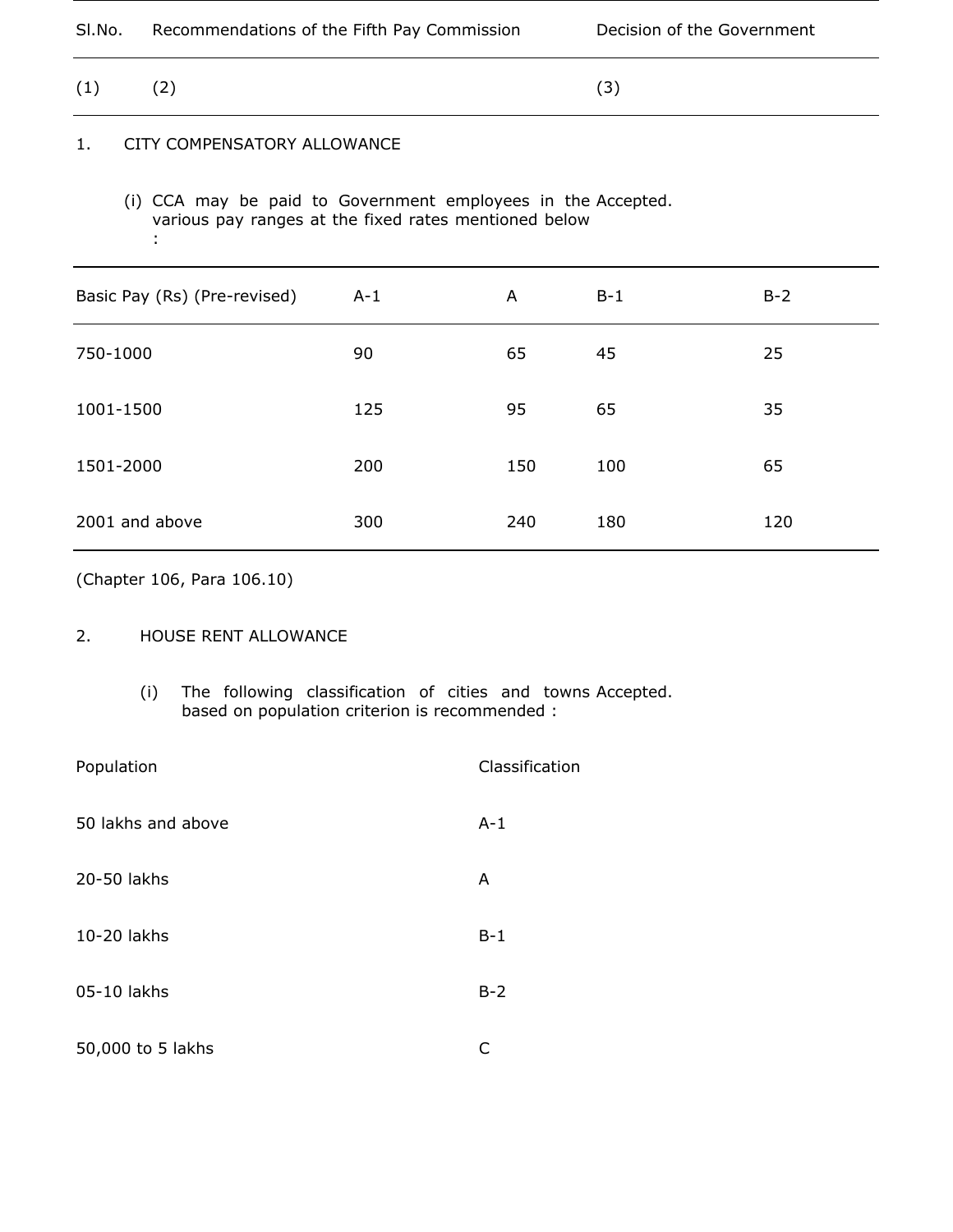|       | Below 50,000                                                                                                                                                                                                                                 |                                                                                            | Unclassified                                             |                                                                            |
|-------|----------------------------------------------------------------------------------------------------------------------------------------------------------------------------------------------------------------------------------------------|--------------------------------------------------------------------------------------------|----------------------------------------------------------|----------------------------------------------------------------------------|
|       | (Chapter 112, paragraph 112.40)                                                                                                                                                                                                              |                                                                                            |                                                          |                                                                            |
| (ii)  | The existing concept of special orders with regard to Accepted.<br>classification of certain cities and towns due to their peculiar<br>features in addition to population criterion should also<br>continue. (Chapter 112, paragraph 112.41) |                                                                                            |                                                          |                                                                            |
| (iii) | The following rates of House Rent Allowance have been Accepted,<br>recommended:                                                                                                                                                              | subject<br>to<br>the<br>modification that the quantum<br>ofallowance will be linked to the |                                                          |                                                                            |
|       | Revised<br>Classification of Cities<br>and<br>Towns<br><sub>on</sub><br>Population Criterion                                                                                                                                                 | Proposed Classification                                                                    | <b>HRA</b>                                               | actual pay drawn instead of the<br>Proposed Rates of maximum of the scale. |
|       | 50 lakhs and above                                                                                                                                                                                                                           | $A-1$                                                                                      | 30%<br>of<br>the<br>of<br>maximum<br>thepay scale        |                                                                            |
|       | 20-50 lakhs]                                                                                                                                                                                                                                 | $A$ ]                                                                                      | 15% of the                                               |                                                                            |
|       | 10-20 lakhs]                                                                                                                                                                                                                                 | $B-1$ ]                                                                                    | maximum of                                               |                                                                            |
|       | 05-10 lakhs]                                                                                                                                                                                                                                 | $B-2$ ]                                                                                    | the pay scale                                            |                                                                            |
|       | 50,000 to 5 lakhs                                                                                                                                                                                                                            | C.                                                                                         | 7.5% of<br>the <b>the</b><br>maximum of the<br>pay scale |                                                                            |
|       | Below 50,000                                                                                                                                                                                                                                 | Unclassified                                                                               | 5%<br>the<br>of<br>maximum of the<br>pay scale           |                                                                            |

(Chapter 11 2, paragraph 112.48)

(iv) All those employees who reside in contiguous agglomerations around cities/towns where Government Officers are located may be granted House Rent Allowance Accepted.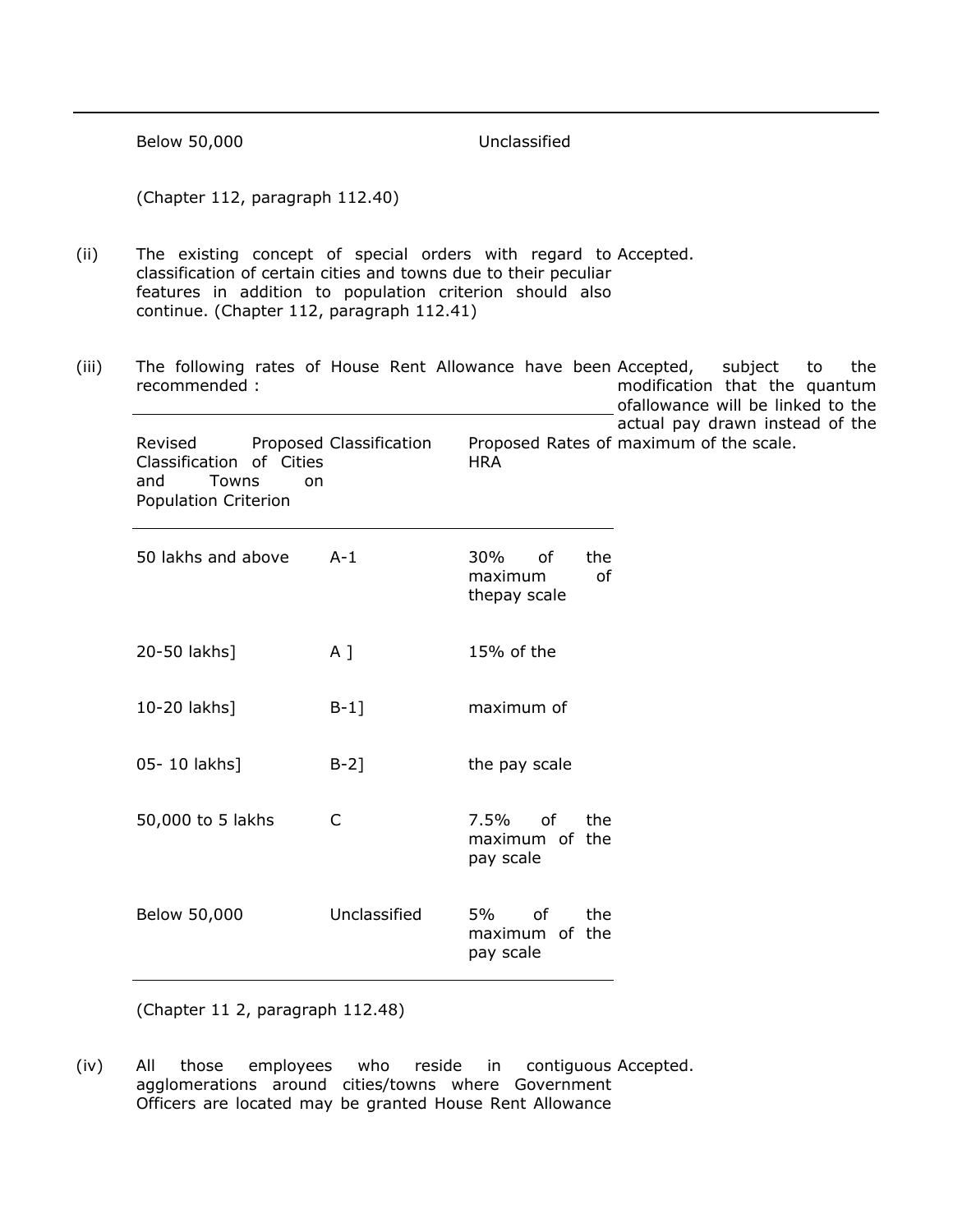at the rates of cities and towns where their work place is located. (Chapter 112, paragraph 112.49)

(v) For personnel in Central Police Organisations where a Accepted. specified authorised strength is entitled to either rent free accommodation or Compensation in Lieu of Quarters (CILQ), the authorised strength who have not been provided with married accommodation be granted CILQ irrespective of whether the family is residing at duty station or not. The rates of CILQ be revised according to revised rates of HRA and licence fee. (Chapter 112, paragraph 112.68)

### 3. TRANSPORT ALLOWANCE

 The Executives, Supervisors and Supporting Staff and Accepted with the modification Auxiliary Staff may be given Transport Allowance at the that those employees who are monthly rates of Rs 800, Rs 400 and Rs 100 respectively in places classified as A-1 an A cities. In all other places accommodation within a Transport Allowance at the rate of Rs 400 for Executives, Rs distance of one Km from the 200 for Supervisors and Rs 15 for Supporting and Auxiliary place of duty or within a campus Staff may be granted. (Chapter 107, Para 107.13) with Government housing the places of work and

residence and those employees who are provided with the facility of Government transport shall not be paid the allowance. Pending finalisation of the proposed classification of employees by the Government the quantum of allowance shall be granted as per the analogous pay scales for these classes of employees.

#### 4. TELEPHONE ATTENDANT ALLOWANCE

 All Executives, of and above the rank of Deputy Secretary Not accepted. and equivalent may be provided with a Residential Telephone Attendant. The tenure of the Attendant would be con-terminus with that of the officer. The Attendant will not have the status of a Government employee and will be recruited directly by the entitled officer, with only the salary of such Attendants at a fixed rate of Rs 1500 per month being borne by the Government. (Chapter 106, Para 106.33)